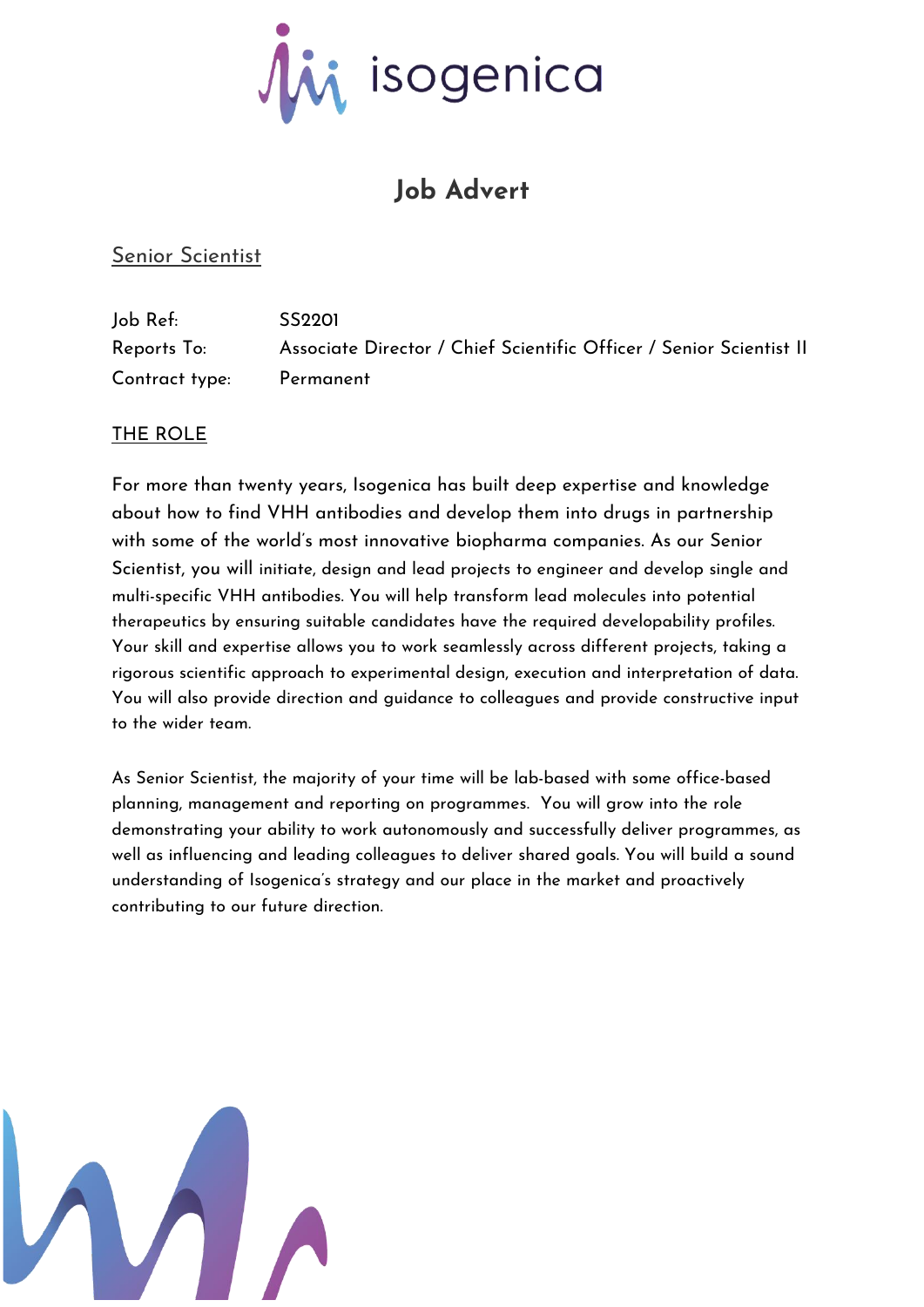

#### WHO YOU ARE

Behaviours and values:

- The ability to work both individually and as part of a team is essential. Fostering collaborative relationships with colleagues is essential.
- Approachable, supportive and able to share knowledge and expertise to help others progress through coaching and mentoring colleagues and act as a role model to junior team members or direct reports.
- Fosters a culture of trust. Welcomes and provides support and respectful challenge.
- Creativity and innovation within the role, seeking to suggest improvements or contribute to team or company project plans using evidence from independent research to present and support good arguments or suggestions.
- Eagerness for learning and a proactive approach to expanding own knowledge and skills and able to take responsibility for the learning and development of team members or more junior colleagues.
- Demonstrable enthusiasm and passion for the work of the company, setting high standards for self and others and consistently setting high expectations.
- Takes personal responsibility and demonstrates good planning and organisational skills, with the ability to prioritise.

#### Responsibilities:

Technical expertise and training

- Knowledge and understanding of multi-specific antibody discovery industry and new developments in this area.
- Design and execution of antibody engineering strategies (e.g. multimerization, affinity maturation, humanisation etc), ensuring high quality of the resulting molecules.
- Experience working with prokaryotic and mammalian expression vectors, including stable transfection.
- Protein expression and purification from bacteria and mammalian cell culture using automated systems (e.g. AKTA) and data analysis using UV/VIS spectroscopy, SDS-PAGE, Western Blot, size exclusion chromatography, HIC, T<sub>m</sub> etc.
- Antibody binding assays (ELISA, Alphascreen or HTRF).
- Analytical flow cytometry cell-binding experiments.
- General molecular biology work (DNA purification, PCR setup, restriction digests/ligations, *E. coli* transformation, gel electrophoresis etc).
- Maintenance of complex lab equipment/robotics.

#### Communication

Preparation and presentation of project/programme summaries, interpreting data accurately and explaining results to colleagues informally, at team/company meetings or externally to partners/collaborators.

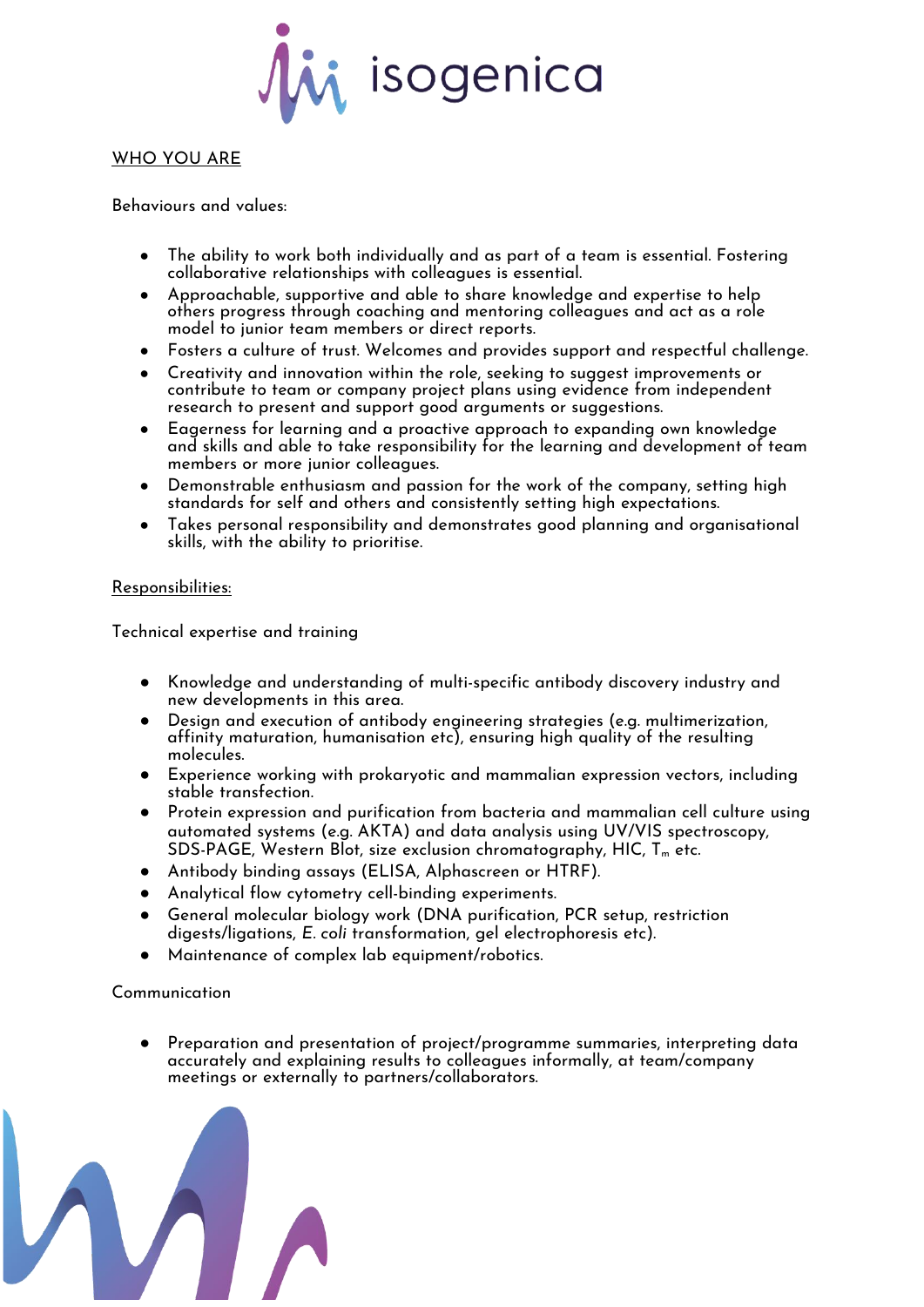

#### Management

- Based on broader industrial and technical experience and knowledge, you will identify, investigate and implement improvements to Isogenica's processes.
- Support and advise colleagues on rigorous data interpretation, experimental design and use of complex technical equipment and troubleshoot as needed.
- May have direct reports to manage, or act as mentor to more junior colleagues.
- Ensuring new methods are recorded in SOPs and logged.
- Comply with health and safety policies including conducting risk assessments and COSHH and raising of any H&S concerns with the line manager.

### WHO WE ARE

Isogenica is a leading innovator in therapeutic antibody discovery, focused on enabling rapid advancement of next generation antibodies and antibody-based therapeutics into preclinical and clinical studies. Isogenica develops VHH: these small-format antibodies can be linked together to produce multi-specific biotherapeutics for the treatment of cancer, inflammation and other serious diseases. Isogenica has established partnerships with numerous biotech and biopharma companies from around the world, resulting in the development of several clinical candidates.

## WHAT IT'S LIKE WORKING WITH US

[Our values](https://www.isogenica.com/wp-content/uploads/2019/12/isogenica-a3-values-poster-v5.pdf) best describe what it's like to work here. We're passionate about using our skills, expertise and knowledge to improve the lives of patients. We love to learn and believe that individual growth and Isogenica's success goes hand in hand. We challenge and support each other to master new skills, acquire new knowledge and deliver breakthrough technologies that benefit our company, our partners and ultimately patients. Our passion, enjoyment and motivation for our work make Isogenica an inspiring place to work.

As a small team, we work together by trusting, respecting and supporting each other. While we each have ownership over our projects, we draw on the skills and expertise of colleagues to ensure the best outcomes. Delivering valuable, world-changing science takes time so many of our projects and partnerships are long term but we feel a strong sense of urgency to improve lives by innovating and adapting to change quickly as our projects turn corners or new technologies become available.